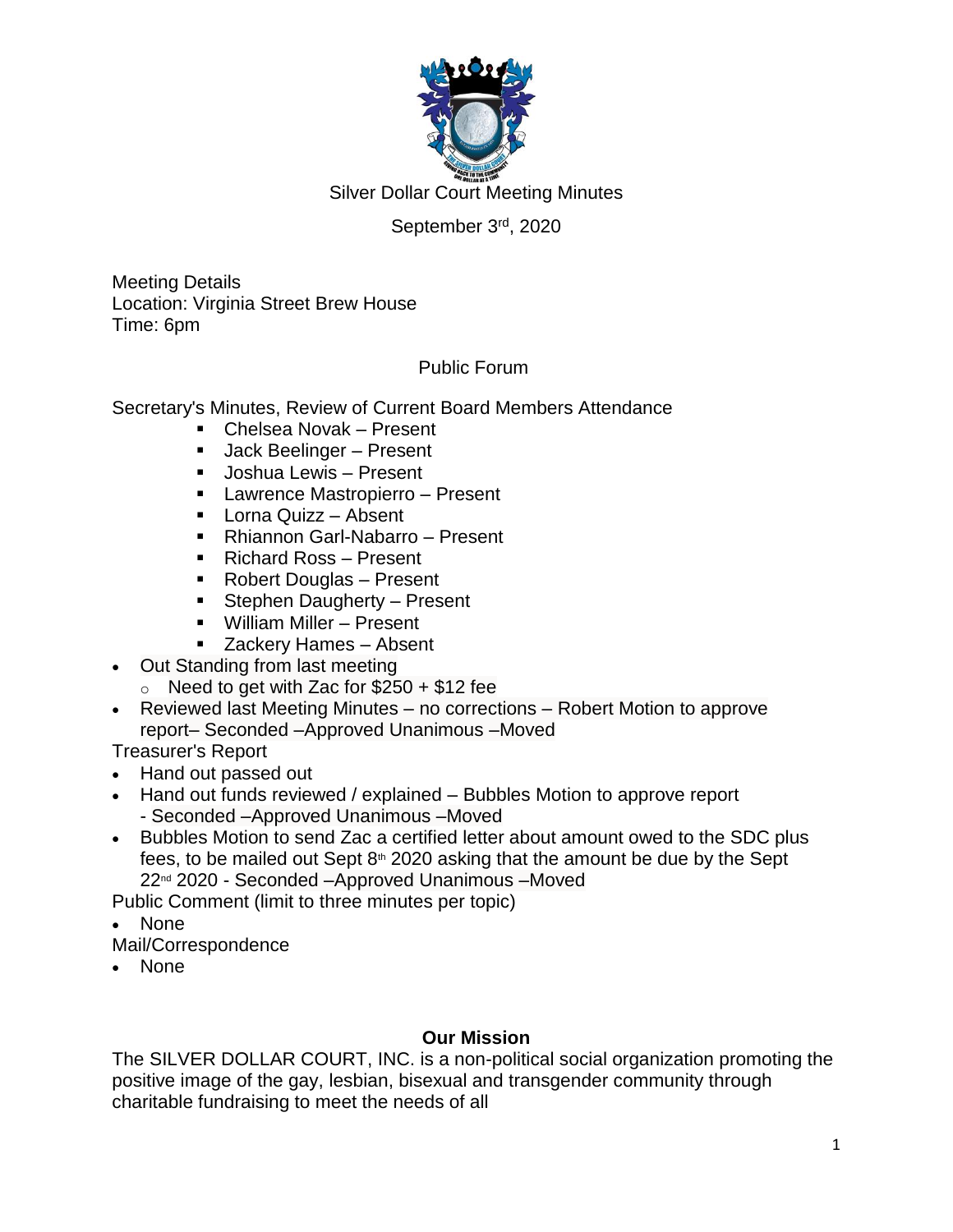

### September 3rd, 2020

Old Business

- Secretary of State we now have the log to credentials to change resident on file to Robert – this was voted/passed on last meeting
- SDC official e-mail addresses Found the webmaster is in LVS that did the website – if unable to get up and working need to remove emails / post working emails – due: EOD tomorrow (9-4-2020)
- Send Our Center
	- o pictures / charters of past monarchs
	- o Robert will scan in to send to them.
- Storage unit Steve found we currently have a 10X20 \$90 a month now. To move to a 10X10 still \$90 –
	- o We need to shop around for a cheaper 10X10.
- Distribution of funds not going to wait for funds owed to pay out
	- $\circ$  Treasurer will pay out with the funds we have as now

### New Business

- Titles for non-monarch board members for when they go to events
- Steve would like to have a Court meeting
	- $\circ$  Get some names of people would like to be involved  $-$
	- $\circ$  Open to the public  $-$
	- o Billo offered up Virginia Street Brew House 6p-8p for the kitchen and venue

# Committee Reports

- 1. Finance Chair: Billo
	- a. No report
- 2. Policy & Procedures Chair: Chelsea
	- a. Has had two meetings
	- b. Will email out final draft to committee this weekend
		- i. Then out to the board before the next board meeting for review process
- 3. Sound Chair: Billo
	- a. No report
- 4. Website –Chair: Rhi
	- a. Board would like to Add Amazon Smile to Website and Facebook i. See old news
	- b. Board would like the Website and FB to be updated regularly
		- i. Billo has been managing the Facebook
	- c. What charities to update for this year? none picked for new year yet.
	- d. Board would like to see public be able to donate direct online

### **Our Mission**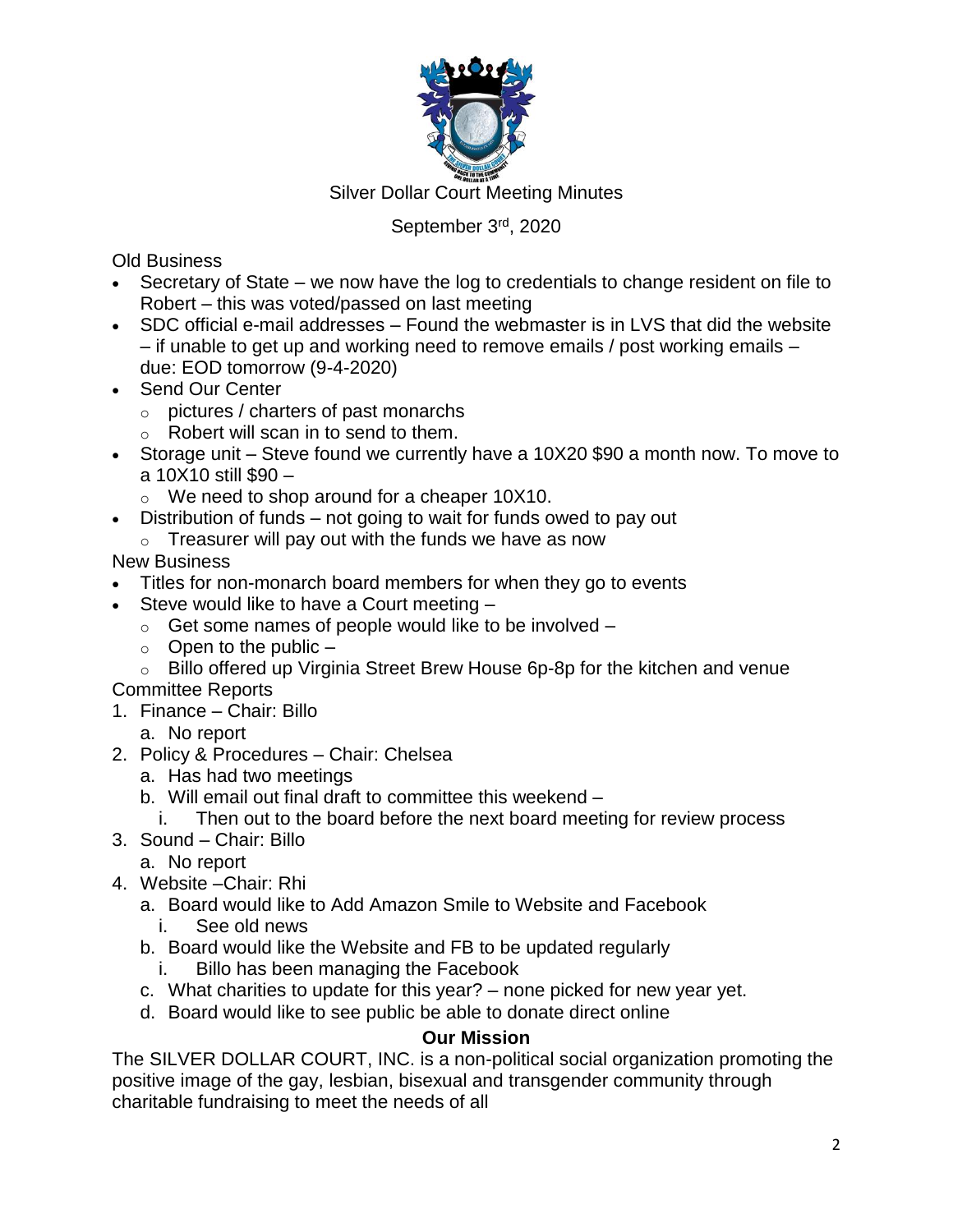

### September 3rd, 2020

- 5. Grievance Chair: Chelsea
	- a. No report
- 6. Historical
	- a. Rick/Josh motion to remove committee from addenda Seconded –Approved Unanimous –Moved

Bills to be paid

- Need to find out billing for the website last paid Dec  $12<sup>th</sup> 19$ ?
- Events/Fundraising
- Upcoming events
	- $\circ$  Park Event picnic before summer is over COVID rules prevent at this time
- Annual Events
	- $\circ$  AIDS Benefit Jack-E 11/28/20 door a 7p show at 8pm \$10 ticket nugget sierra room
		- Robert brought an example of ribbon can make to sell at business \$1 donation –
		- 5 star, Polo lounge, Emerson, Carls, Faces, Splash, Our Center
		- Get out by Oct 1 target date
		- Start trying to getting people that would want to perform / crowds first come first serve \*\* Need entertainers\*\*
		- Billo will create Facebook Event Done
		- Get a flyer for the post
		- $\blacksquare$  This is the 31<sup>st</sup> annual
		- Raffle get prizes Steve will make need a committee to get donations
	- o Closet Ball
		- Look at March 2021
		- Robert double decade for closet ball
	- o Monarch's Weekend (Show & Bingo)
		- Next meeting we will have a date
		- Do with next coronation
	- o Coronation
		- $-$  June 4<sup>th</sup> 6<sup>th</sup> 2021

# **Our Mission**